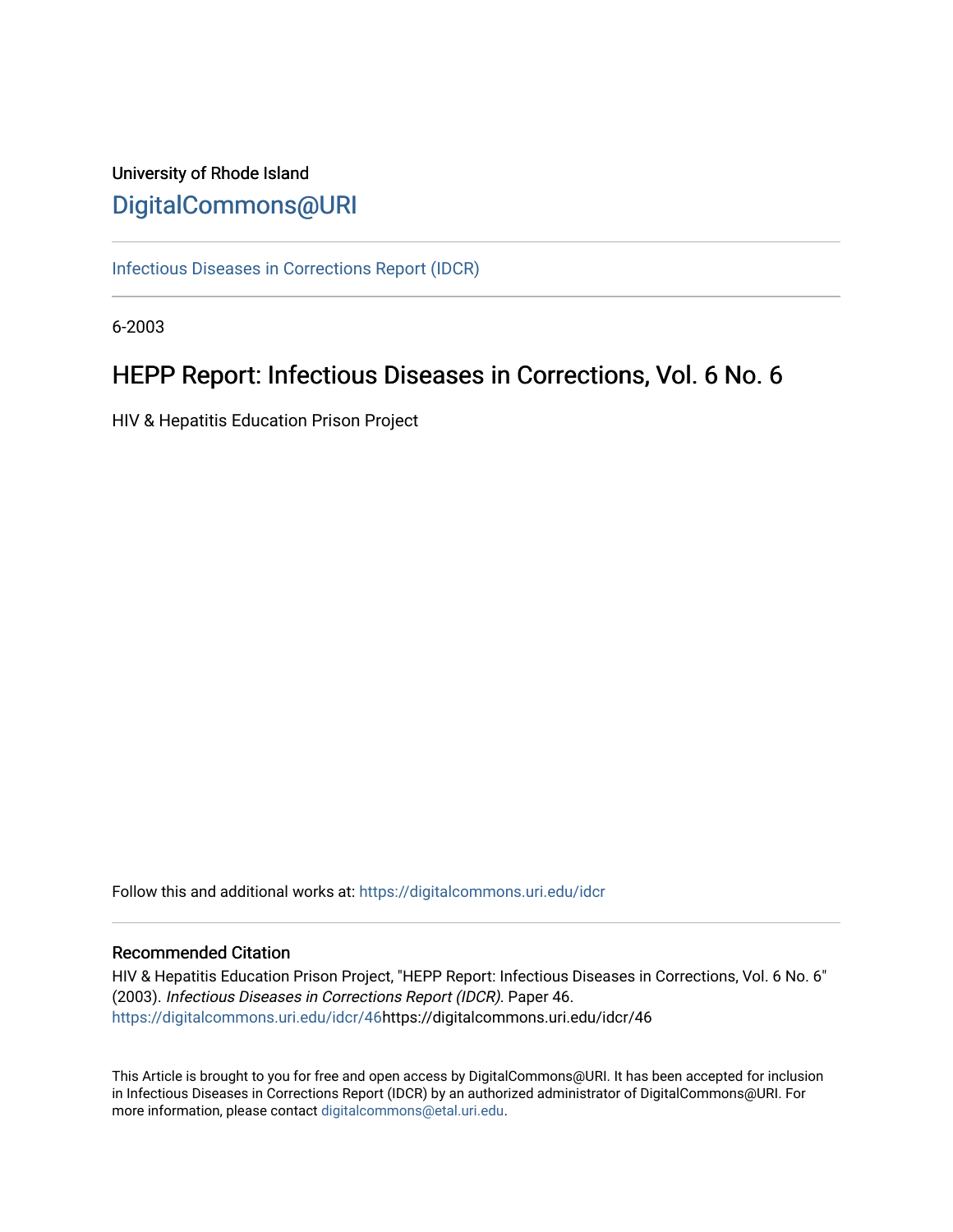

SPONSORED BY THE BROWN MEDICAL SCHOOL OFFICE OF CONTINUING MEDICAL EDUCATION.

# **ABOUT HEPP**

*HEPP Report, a forum for correctional problem solving, targets correctional physicians, nurses, administrators, outreach workers, and case managers. Published monthly and distributed by email and fax, HEPP Report provides up-to-the moment information HIV/AIDS, hepatitis, and other infectious diseases, as well as efficient ways to administer treatment in the correctional environment. Continuing Medical Education credits are provided by the Brown University Office of Continuing Medical Education. HEPP Report is distributed to all members of the Society of Correctional Physicians (SCP) within the SCP publication, CorrDocs (www.corrdocs.org).*

## **CO-CHIEF EDITORS Joseph Bick, M.D.**

*Director, HIV Treatment Services, California Medical Facility, California Department of Corrections*

> **Anne S. De Groot, M.D.** *Director, TB/HIV Research Lab, Brown Medical School*

# **DEPUTY EDITORS Frederick L. Altice, M.D.**

*Director, HIV in Prisons Program, Yale University AIDS Program*

**David P. Paar, M.D.** *Director, AIDS Care and Clinical Research Program, University of Texas, Medical Branch*

**Stephen Tabet, M.D., M.P.H** *University of Washington and Northwest AIDS Education and Training Center*

# **SUPPORTERS**

*HEPP Report is grateful for the support of the following companies through unrestricted educational grants: Major Support: Abbott Laboratories, Agouron Pharmaceuticals, and Roche Pharmaceuticals. Sustaining: Boehringer Ingelheim Pharmaceuticals, Gilead Sciences, Inc., GlaxoSmithKline, Merck & Co. and Schering-Plough.*

# **Long-Term Toxicities Associated with HIV and Antiretroviral Therapy**

# *By Peter J. Piliero, M.D.\*, Associate Professor of Medicine, Albany Medical College*

Soon after the introduction of the first antiretroviral (ARV) agent, zidovudine (AZT), drug-related toxicities became recognized and well-characterized. Things have since become more complicated; there are now 17 ARV agents in four distinct classes. This has led to both decreased morbidity and mortality from HIV infection due to immune reconstitution and viral suppression, and increasing recognition of both acute and long-term toxicities of ARV therapy (ART). Most clinicians agree that the benefits of ART generally outweigh the risk; however, patients who experience significant side effects sometimes disagree with this. This can lead to patient non-adherence or refusal to take any ART at all for fear of toxicity. Drug toxicities may have both acute and long-term implications to the health of HIV-infected persons.

This report reviews common acute and long-term toxicities of ART. Drug toxicities can be class-specific or ARV-agent specific. Having an understanding of these complications allows clinicians to anticipate potential toxicities, and to communicate about them with their patients. Clinicians should inform patients considering ART what complications they may experience, how to recognize these side effects, and what they should do about them. This proactive approach is likely to lead to a more trusting relationship and improved adherence. 1

# **Mitochondrial Toxicity**

In recent years, mitochondrial toxicity has been recognized as one of the most serious potential side effects of ART. $^2$  Mitochondria are the energyproducing factories of our bodies; when mitochondrial production is decreased by inhibition of the cellular DNA polymerase gamma, end-organ toxicity can occur. Mitochondrial toxicity is associated with the use of the nucleoside and nucleotide reverse transcriptase inhibitors, and may lead to a number of clinical problems. These include pancreatitis, peripheral neuropathy, and increased production of lactic acid.

# **Pancreatitis**

Pancreatitis can be an acute complication of ART, even though it may occur after years of stable treatment.<sup>3</sup> This potential fatal complication has been linked predominantly to the use of didanosine (ddI); however, stavudine (d4T) and lamivudine (3TC) have also been associated with pancreatitis. There may be an added potential for pancreatitis when using combinations of these nucleoside reverse transcriptase inhibitors (NRTIs). Importantly, the concomitant use of alcohol increases the risk of pancreatitis. In cases of acute pancreatitis, temporary interruption of ART is recommended. Subsequent resumption should avoid the likely causative agents the patient was taking at the time he or she developed pancreatitis.

#### **Peripheral neuropathy**

Peripheral neuropathy usually occurs after prolonged use of NRTIs.<sup>4</sup> This complication is most often associated with the use of the "d-drugs" zalcitabine (ddC), stavudine (d4T), and didanosine (ddI) (in decreasing order of likelihood). The combined use of two of these drugs has been associated with an even higher incidence of neuropathy. Recognizing neuropathic symptoms early on, and reducing or interrupting the offending agent(s) usually leads to symptom resolution. If patients are maintained on these drugs, progressive and often permanent neuropathy requiring narcotic analgesia may ensue.

# **Lactic acidosis**

Lactic acidosis syndrome (LAS) was first reported in the early 1990s in association with zidovudine (AZT) use, predominantly in obese African-American women. In recent years, the greatest association has been with the use of stavudine (d4T) with or without didanosine (ddI). The nucleoside and nucleotide analogues inhibit mitochondrial DNA production, which leads to an increased breakdown of fatty acids into lactic acid. Inhibition is greatest for the "d-drugs" but also occurs with the other NRTIs.<sup>5</sup>

Patients with LAS generally present with vague constitutional complaints including fatigue, malaise, abdominal pain, and nausea and vomit-

#### *Continued on page 2*

| WHAT'S | <b>INSIDE</b> |
|--------|---------------|
|        |               |
|        |               |
|        |               |
|        |               |

Brown Medical School | Providence, RI 02912 | 401.277.3651 | fax: 401.277.3656 | www.hivcorrections.org *If you have any problems with this fax transmission please call 800.748.4336 or e-mail us at HEPP@corrections.net*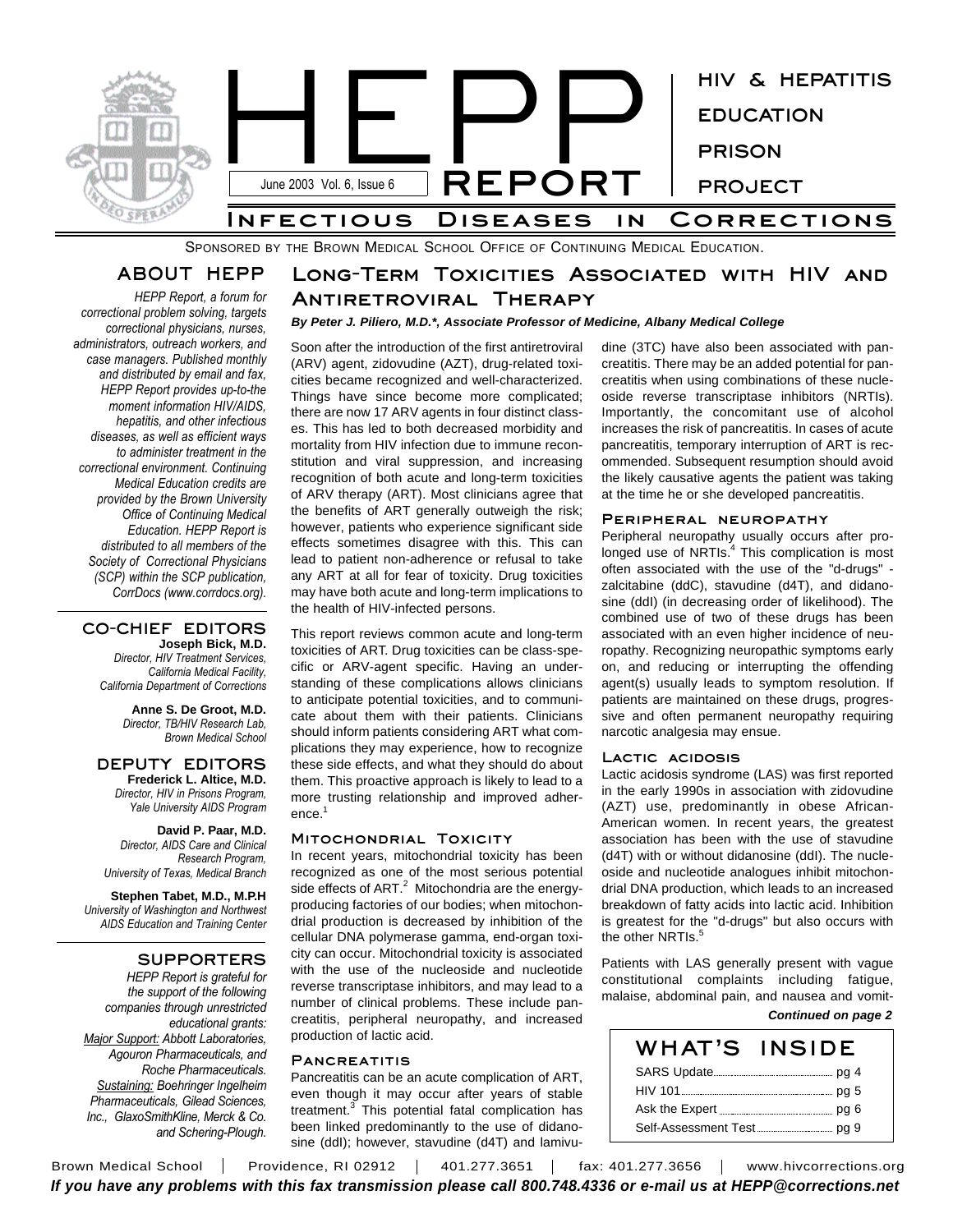# **Long-Term Toxicities...** *(continued from page 1)*

ing. Over the course of several weeks, these patients can develop tachypnea, pancreatitis, and/or hepatitis in the setting of progressive acidemia. If unrecognized, death may occur. The clinician considering this diagnosis early on in the setting of vague complaints should obtain an arterial or venous lactate level. A mildly elevated level (2-5 mmol/L) is diagnostic of symptomatic hyperlactatemia, whereas a level >5 mmol/L in conjunction with a reduced arterial pH confirms the diagnosis of LAS. In both situations, interruption of ART until resolution is necessary. Subsequent therapy should, when possible, avoid those drugs most associated with LAS.

# **Metabolic Complications**

Various metabolic complications associated with HIV have now been recognized. These include dyslipidemia, insulin resistance/diabetes (dysglycemia), and osteopenia/osteoporosis.

## **Dyslipidemia**

Abnormal serum lipids have been noted since the beginning of the HIV epidemic. In the pre-ART era, patients commonly had hypocholesterolemia and hypertriglyceridemia as a function of their wasted hypercatabolic state, combined with increased pro-inflammatory cytokines.<sup>6</sup> However, the highly active ART (HAART) era has been associated with a dyslipidemic profile consisting of high total and LDL cholesterols, elevated triglycerides, and a low HDL cholesterol. Although some patients may exhibit all three of these abnormalities, many will only have abnormalities in either the cholesterol or triglyceride fractions. The fraction most affected usually depends on the ARV agent(s) used (for example, ritonavir (RTV) predominantly affects triglycerides). The effect on lipids is most pronounced with protease inhibitors (PIs), followed by non-nucleoside and then nucleoside reverse transcriptase inhibitors.

The dyslipidemic profile is associated with an increased risk for atherogenesis, raising concern that as patients live longer due to HAART they may experience an increased risk for coronary or cerebral vascular morbidity and mortality.<sup>7</sup> Multiple cohort studies comparing the frequency of coronary and/or cerebral vascular disease in HIV-infected patients with matched HIV-uninfected controls have shown an increased incidence of disease in those with HIV infection. Identification and management of individuals with dyslipidemia is now an essential part of HIV care. Guidelines are now available.<sup>8</sup>

#### **Dysglycemia**

Disorders of glucose metabolism, or dysglycemia, were one of the first metabolic complications of ART identified.<sup>9</sup> Initial reports of new-onset hyperglycemia, including episodes of diabetic ketoacidosis, were linked to the use of protease inhibitors (PIs). Subsequent cohort studies have confirmed this association, which is largely due to acquired insulin resistance. <sup>10</sup> Patients with HCV co-infection appear to be at greater risk of developing this complication.

Diagnosis is usually performed through periodic fasting glucose determinations or by a two-hour oral glucose tolerance test. Glycosylated hemoglobin levels are usually normal even in the setting of insulin resistance. Treatment depends on the severity of the hyperglycemia, with mild cases responding to dietary intervention and exercise, moderate cases responding to insulin-sensitizing agents such as the glitazones, and severe cases responding to insulin therapy. Modifying the regimen by replacing the PI with a non-PI agent may also be successful.

# **Disorders of Bone Metabolism**

More recently, disorders of bone metabolism have been recognized as another long-term complication seen in HIV-infected patients.<sup>11</sup> Osteopenia and osteoporosis have both been described in patients on ART, but predominately in those on HAART. The etiology of these changes has not been delineated, although there is a suggestion that the HIV-1 protease inhibitors may contribute to this process by affecting osteoclast or osteoblast differentiation. Diagnosis is made by standard DEXA scanning, although at this time routine DEXA scanning of all HIV patients is not indicated. However, for those with other risk factors for osteoporosis, such as family history, hypogonadism, smoking, and corticosteroid use, screening DEXA scanning should be considered. Preliminary studies have shown that alendronate is effective at treating osteoporosis in these patients.

## **Lipodystrophy**

One of the most disconcerting toxicities increasingly recognized in the past three years is lipodystrophy, a disturbance in the way the body produces, uses, and distributes fat.<sup>12</sup> Patients with long-term HIV infection, especially those treated with antiretroviral therapy, may exhibit changes in body morphology due to changes in fat distribution. Although these changes are usually not associated with medical complications, the disfigurement can be psychologically disabling.

Various cohort studies have estimated that up to 50% of patients suffer from lipodystrophy. Two patterns have emerged. Lipoatrophy, or subcutaneous fat loss, is seen most commonly in the face, extremities, and buttocks. Lipohypertrophy, or increased fat deposition, is seen predominantly in the abdominal region ("paunch"), dorsocervical region ("buffalo hump"), and breasts. Patients often have a combination of the two types of dysmorphic features.

The pathogenesis of fat maldistribution remains elusive. Retrospective cohort studies have defined characteristics associated with development of lipodystrophy: these include an age >40 years, nadir CD4 cell count, Caucasian race, and antiretroviral use. More recently, a prospective study of ARV-naïve patients initiating therapy showed an association between development of lipoatrophy and use of a stavudine-containing regimen, and lipohypertrophy and the use of a PI-containing regimen. These investigators also defined a pattern to changes in body morphology occurring after initiation of therapy. Specifically, patients gained fat and lean mass during the first 24 weeks of therapy, followed by progressive loss of extremity fat while preserving gained central abdominal fat over the next 72 weeks of therapy.<sup>13</sup>

No definitive treatment for fat maldistribution exists, though different approaches have been tried. For lipoatrophy, several studies have shown that substitution of either zidovudine (AZT) or abacavir (ABC) for stavudine (d4T) may be associated with increases (albeit small) in subcutaneous fat, compared to continued declines in those remaining on stavudine (d4T). For lipohypertrophy, replacement of the protease inhibitor with a reverse transcriptase inhibitor may be useful.<sup>14</sup>

Cosmetic surgical options to treat facial lipoatrophy include a variety of methods of soft tissue augmentation. Although none of these procedures are specifically FDA-approved for this indication, some are FDA permissible as off-label use of approved agents. Bioabsorbale materials used for soft tissue augmentation include Zyplast collagen, human cadaveric dermal tissue (Cymetra), or fascia lata (Fascian) polylactic acid (Newfill), hyaluronic acid (Perlane) and fat transfers. Permanent options include implants, liquid injectable medical grade silicone (Silikon-1000), and polymethylmethacrylate (Artecoll).

For buffalo humps that cause disfigurement, neck pain, or sleep apnea, liposuction may be effective. Human growth hormone has also been shown to decrease buffalo hump and excess abdominal fat.<sup>15</sup> However, high cost and tolerability issues have led few patients to use this approach. Once ongoing research establishes the definitive cause of fat maldistribution, more specific therapeutic options can be developed.

## **Hepatotoxicity Unrelated to Chronic Viral Hepatitis**

Previous articles in HEPP Report have extensively covered the effects of chronic HBV and HCV in patients with HIV (go to www.hivcorrections.org). However, hepatotoxicity occurs in HIV-infected patients even in the absence of chronic viral hepatitis. Some of these are acute drug toxicities, such as those seen with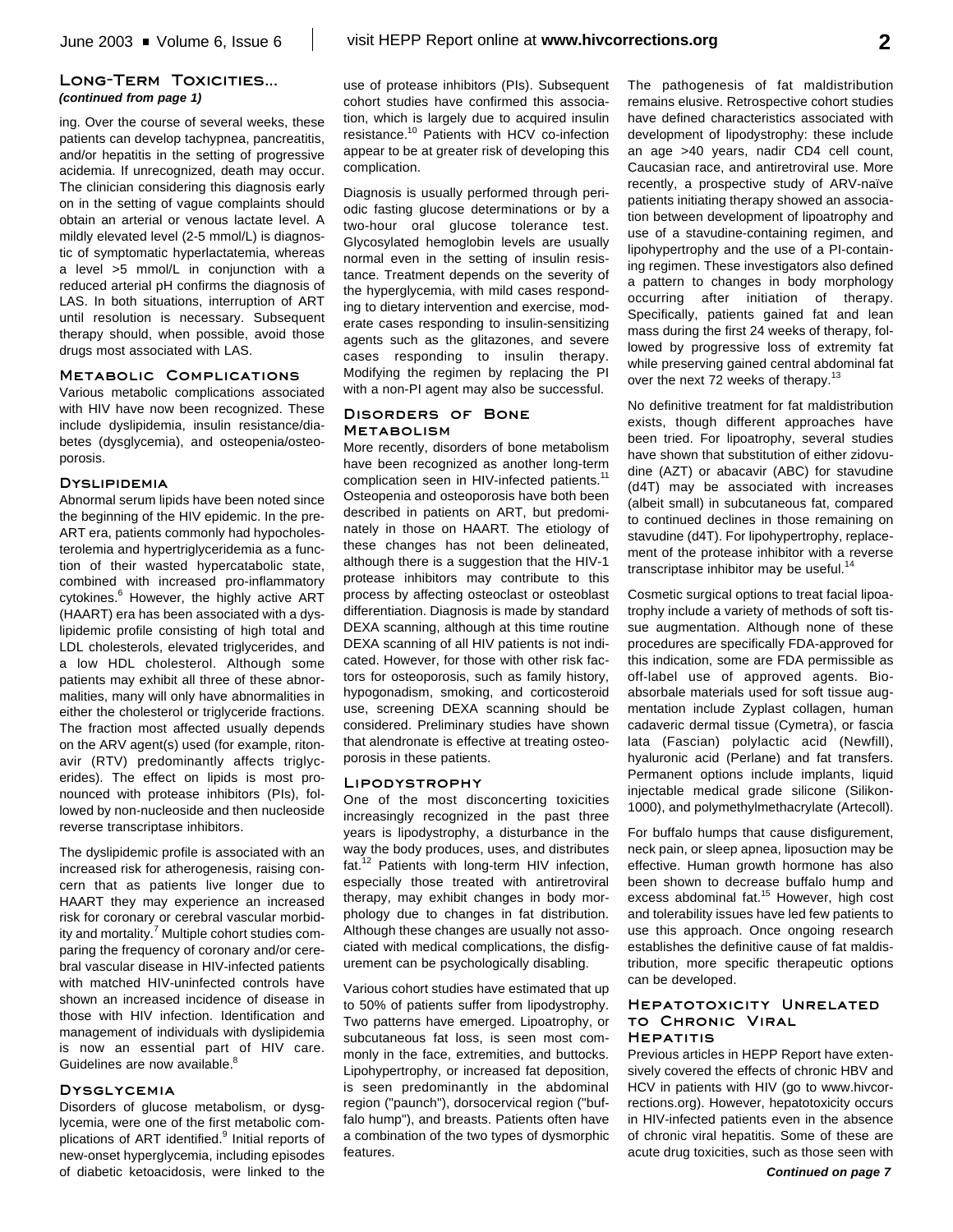# **Letter from the Editor**

*Dear Correctional Colleagues:*

*In this month's main article, Dr. Peter Piliero discusses mitochondrial toxicity, which is responsible for many of the long-term complications of antiretroviral therapy. These complications, along with the development of viral resistance, are the primary reasons for delaying the initiation of antiretroviral therapy in HIV-infected patients. This delay provides the opportunity and time to establish an effective provider-patient relationship and to educate patients about the risks and benefits of antiretroviral therapy. Such an approach will lead to improved acceptance of and adherence to antiretroviral therapy, as well as earlier recognition of complications that can be addressed by appropriate changes in antiretroviral therapy.* 

*In this month's spotlight, Drs. Bhupinder Mann and Joseph Bick describe the sudden appearance of SARS and its effect on an unprepared public and health care system. Although fear may be the first response to life-threatening emerging infectious diseases, rational plans of response that are informed by facts are the only ways to respond to and contain emerging pathogens. It is unclear what the magnitude of the SARS problem will be in the United States. But it is clear that all heath care facilities, including prisons and jails, should develop a plan to contain and treat this infection if and when it appears at our doorsteps.* 

*After reading this issue, you should be familiar with toxicities associated with antiretroviral therapies, including common toxicities across drug classes and with specific agents. You should also be familiar with issues relating to the SARS virus, including how it is transmitted, symptoms, making a diagnosis, and what to think about when implementing a plan in a correctional facility.*

*As always, please contact us with your suggestions and comments.*

*Sincerely yours,*

*David Paar*

# **Subscribe to HEPP Report**

mot Fam

Fax to **617-770-3339** for any of the following: *(please print clearly or type)*

|                                                                                                                                      | Yes, I would like to add/update/correct (circle one) my contact information for my complimentary<br>subscription of HEPP Report fax/email newsletter. |  |                                  |  |  |
|--------------------------------------------------------------------------------------------------------------------------------------|-------------------------------------------------------------------------------------------------------------------------------------------------------|--|----------------------------------|--|--|
| Yes, I would like to sign up the following colleague to receive a complimentary subscription of<br>HEPP Report fax/email newsletter. |                                                                                                                                                       |  |                                  |  |  |
| Yes, I would like my HEPP Report to be delivered in the future as an attached PDF file in an<br>email (rather than have a fax).      |                                                                                                                                                       |  |                                  |  |  |
|                                                                                                                                      |                                                                                                                                                       |  |                                  |  |  |
| <b>CHECK ONE:</b>                                                                                                                    |                                                                                                                                                       |  |                                  |  |  |
| O Pharmacist                                                                                                                         | O Physician C Physician Assistant C Nurse/Nurse Practitioner<br>○ Medical Director/Administrator ○ HIV Case Worker/Counselor                          |  | O Nurse Administrator<br>O Other |  |  |
|                                                                                                                                      | _____________________________________CITY: _____________________STATE: ____ ZIP: ___________________                                                  |  |                                  |  |  |
|                                                                                                                                      |                                                                                                                                                       |  |                                  |  |  |
|                                                                                                                                      |                                                                                                                                                       |  |                                  |  |  |
|                                                                                                                                      |                                                                                                                                                       |  |                                  |  |  |

**Faculty Disclosure** In accordance with the Accreditation Council for

Continuing Medical Education Standards for Commercial Support, the faculty for this activity have been asked to complete Conflict of Interest Disclosure forms. Disclosures are listed at the end of articles. All of the individual medications discussed in this newsletter are approved for treatment of HIV and hepatitis unless otherwise indicated. For the treatment of HIV and hepatitis infection, many physicians opt to use combination antiretroviral therapy which is not addressed by the FDA.

> **Senior Advisors** Karl Brown, M.D. *Rikers Island Jail*

John H. Clark, M.D., M.P.H., F.S.C.P. *Los Angeles County Sheriff's Department*

> Theodore M. Hammett, Ph.D. *Abt Associates*

Ned E. Heltzer, R.Ph., M.S. *Heltzer Associates*

Ralf Jürgens *Canadian HIV/AIDS Legal Network*

Joseph Paris, Ph.D., M.D. *CCHP Georgia Dept. of Corrections*

Renee Ridzon, M.D. *Bill & Melinda Gates Foundation*

Mary Sylla, J.D. *CorrectHELP: Corrections HIV Education and Law Project*

David Thomas, M.D., J.D. *Division of Correctional Medicine, NovaSoutheastern University College of Osteopathic Medicine*

Louis C. Tripoli, M.D., F.A.C.F.E. *Correctional Medical Institute, Correctional Medical Services*

Lester Wright, M.D. *New York State Department of Corrections*

**Associate Editors** Scott Allen, M.D. *Rhode Island Department of Corrections*

Peter J. Piliero, M.D. *Associate Professor of Medicine, Consultant, New York State Department of Corrections, Albany Medical College*

Dean Rieger, M.D. *Indiana Department of Corrections*

Josiah Rich, M.D. *Brown University School of Medicine, The Miriam Hospital*

> Steven F. Scheibel, M.D. *Regional Medical Director Prison Health Services, Inc.*

> David A. Wohl, M.D. *University of North Carolina*

> > **Managers** Craig Grein *Brown University*

Michelle Gaseau *The Corrections Connection*

**Layout** Kimberly Backlund-Lewis *The Corrections Connection*

**Distribution** *Screened Images Multimedia*

**Managing Editor** Elizabeth Herbert *HIV/Hepatitis Education Prison Project*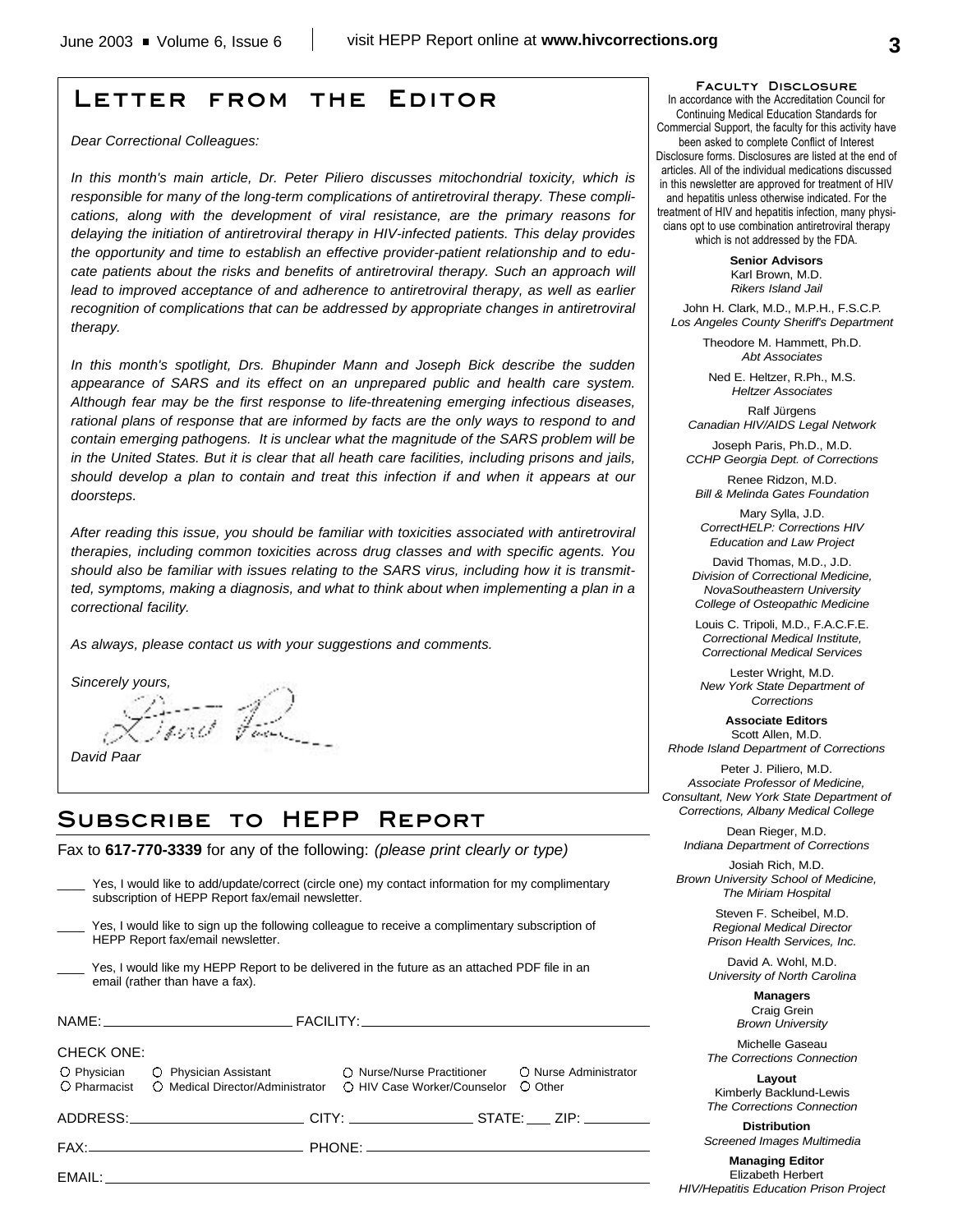# **A Correctional Perspective on Severe Acute Respiratory Syndrome (SARS)**

# *Bhupinder Mann\*, M.D. and Joseph Bick\*, M.D.*

*Editor's note: Bhupinder Mann, M.D., is a Mayo Clinic-trained hematologist/oncologist who spent several years working in correctional health at the California Medical Facility in Vacaville, CA. Dr. Mann is currently a Senior Consultant in Medical Oncology at the National Cancer Centre of Singapore, and has firsthand experience with the SARS epidemic.*

The sudden global emergence of Severe Acute Respiratory Syndrome (SARS) has sickened over 8,000 individuals, crippled health care delivery, and has had a devastating impact on the economy. The causative agent, a novel Coronavirus, is not previously known to cause disease in humans. Thus far, no specific treatment, vaccination or reliable and readily available diagnostic tests are available. Exactly where we are in the course of this epidemic is not yet clear.

# **Transmission**

Most infections have been acquired by close contact with a symptomatic individual. The virus has been cultured from nasopharyngeal secretions and stool, and has been shown to remain viable for several hours outside the body on plastic and other surfaces. It appears that respiratory droplets are the primary source of transmission. However, large clusters have been documented to result from nebulizer-generated aerosols and fecal-oral transmission (traced to damaged sewage system in an apartment complex).

# **Symptoms**

The incubation period ranges from two to 16 days; the average is six days. Common symptoms include fever (100%), chills, rigors, myalgias, cough (>50%) and sputum, sore throat, coryza, nausea, vomiting, diarrhea (20-30%). Seventy percent of patients have moderate lymphopenia, and 45% have mild thrombocytopenia.

At the time of initial presentation, 70-80% of patients demonstrate varying patterns of air-space consolidation on CXR. Hypoxemia requiring ICU care develops in 20-30% of cases. The mortality rate appears to be dependent upon age, with an overall death rate of 14-15% and as high as 55% in those over 60 years of age.

# **Diagnosis**

The initial diagnosis of SARS relies on suspicion based on a patient's history. Specifically asking patients about their history of travel to affected areas, visits to an affected health care facility, or history of casual social contact with a suspected or probable case is critical.

Relying on initial symptoms alone, it is hard to differentiate SARS from any other flu-like illness. Since a reliable, rapid diagnostic test is not presently available, clinicians must rely on symptoms, signs, and exposure/travel history. Many patients develop an ARDS-like clinical picture. Suspect cases should receive a chest x-ray, pulse oximetry, and blood cultures. Gram stain of sputum and testing for other respiratory viruses such as influenza should be performed.

RT-PCR can rapidly document the presence of coronavirus RNA. Antibody response is now known to develop over time in serum; however, the sensitivity and specificity of these tests has not yet been established. Specimens from suspect cases should be saved for further testing, and acute and convalescent serum samples should be obtained from individuals who meet the SARS case definition (see Table 1).

# **Infection Control**

Appropriate precautions need to be taken while evaluating suspected patients, starting from the point of triage. Patients with suspicious symptoms should be provided with a surgical mask upon arrival. When possible, suspect cases should be evaluated in a designated area.

Control of the epidemic relies on quarantining exposed individuals and tracing their contacts. Institutionalized individuals who may have been

# **TABLE 1: SARS Case Definition**

# **Severe respiratory illness**

w Temperature of >100.4º F (>38º C), and

• One or more clinical findings of respiratory illness (e.g., cough, shortness of breath, difficulty breathing, or hypoxia), and

- radiographic evidence of pneumonia, or
- respiratory distress syndrome, or
- \* autopsy findings consistent with pneumonia or respiratory
- distress syndrome without an identifiable cause.

# **AND**

# **Epidemiological criteria**

• Travel (including transit in an airport) within 10 days of onset of symptoms to an area with current or previously documented or suspected community transmission of SARS, or

• Close contact\* within 10 days of onset of symptoms with a person known or suspected to have SARS

*\* Close contact is defined as having cared for or lived with a person known to have SARS or having a high likelihood of direct contact with respiratory secretions and/or body fluids of a patient known to have SARS. Examples of close contact include kissing or embracing, sharing eating or drinking utensils, close conversation (<3 feet), physical examination, and any other direct physical contact between persons. Close contact does not include activities such as walking by a person or sitting across a waiting room or office for a brief period of time.*

exposed, and their caretakers, should have their temperature checked regularly.

Clinicians and others who work in health care settings need to adhere to strict respiratory and contact precautions. All individuals should undergo mask fit testing. Staff need to learn the proper methods for putting on, removing, and disposing of personal protection gear. Those evaluating suspect cases should use standard precautions (hand washing), airborne precautions (N-95 respirator), and contact precautions (gowns and gloves). Hospital disinfectants including those based on quaternary ammonium, phenol and alcohol, are highly active against coronaviruses.

During an outbreak, patients and caretakers should remain separated from others in order to minimize the chance of spread to other patients and health care workers. Also, the number of social visitors into the facility needs to be restricted, elective procedures should be delayed, and the number of staff caring for SARS patients should be limited.

# **SARS in the United States**

In the United States SARS has occurred in people with a history of travel to countries with SARS. In the U.S., casual contact with SARS patients has not resulted in transmission of the causative virus. Efforts to prevent SARS in this country have focused primarily on screening for illness in those arriving from areas with high rates of SARS. At this time, the Centers for Disease Control and Prevention (CDC) does not recommend quarantine of persons arriving from areas with SARS.

# **Correctional Facilities**

Currently, those of us working in correctional facilities might feel somewhat protected from the SARS epidemic. However, many believe that this virus will continue to circulate, and that the number of cases (including those in the U.S.) will increase. Respiratory viruses such as influenza tend to wane in the warmer months and return with the colder weather. The Directors of the National Institutes of Allergy and Infectious Diseases (NIAID) and the CDC have stated that they believe that SARS will persist and amplify in the years to come.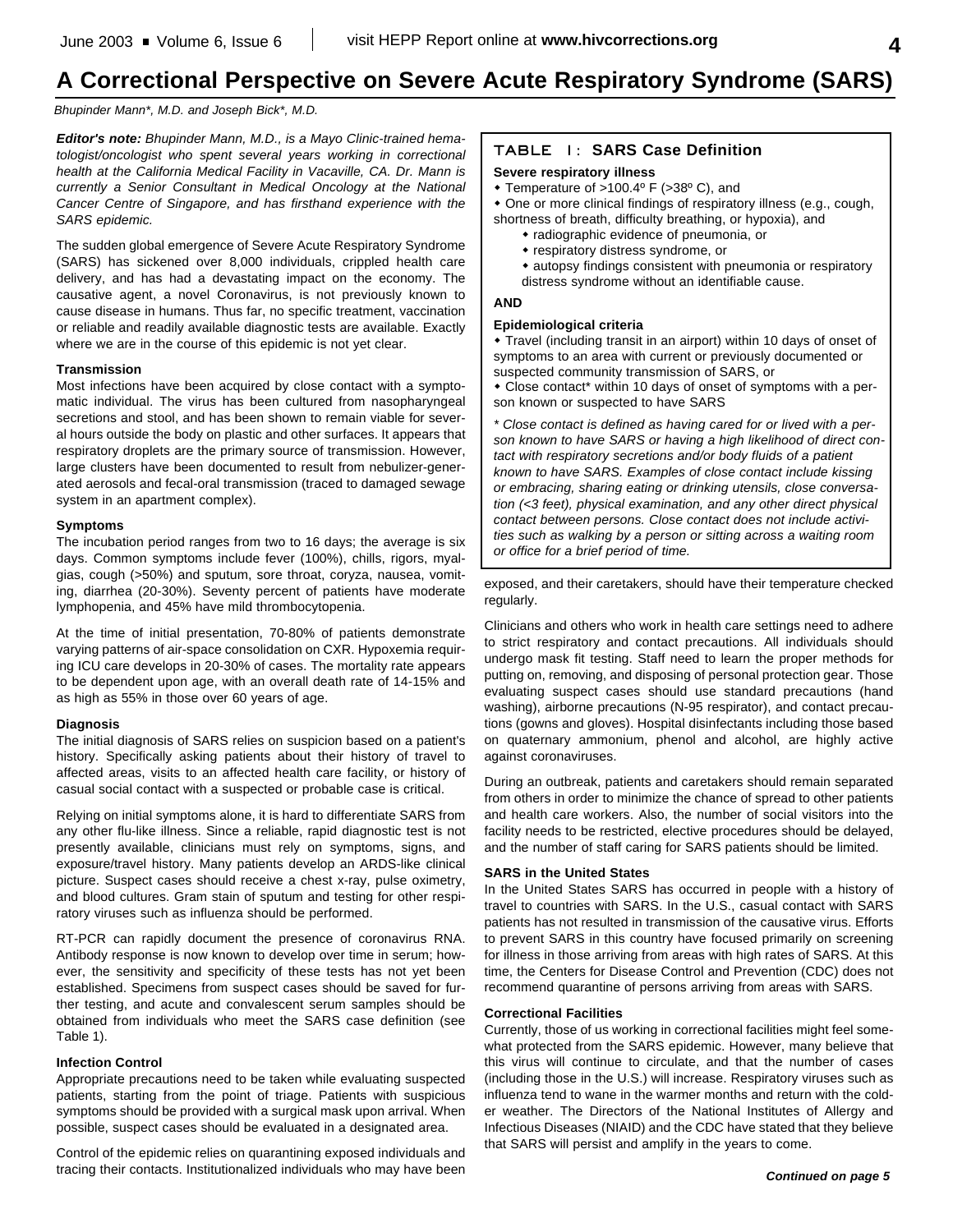# $\bigcup$  $\geq$ <br> $\frac{1}{1}$

# **Common Toxicities Among ARVs**

| <b>AGENT</b>                              | <b>POSSIBLE CLASS TOXICITIES</b>                                                                     | <b>ADDITIONAL TOXICITIES</b>                           |  |  |  |
|-------------------------------------------|------------------------------------------------------------------------------------------------------|--------------------------------------------------------|--|--|--|
| <b>NRTI</b>                               |                                                                                                      |                                                        |  |  |  |
| Abacavir (ABC; Ziagen)                    | Mitochondrial toxicity (pancreatitis, peripheral neuropathy,<br>lactic acidosis) and lipodystrophy   | Hypersensitivity reaction                              |  |  |  |
| Didanosine (ddl; Videx)                   | Mitochondrial toxicity (pancreatitis, peripheral neuropathy,<br>lactic acidosis) and lipodystrophy   | Pancreatitis, peripheral neu-<br>ropathy               |  |  |  |
| Lamivudine (3TC; Epivir)                  | Mitochondrial toxicity (pancreatitis, peripheral neuropathy,<br>lactic acidosis) and lipodystrophy   | Pancreatitis                                           |  |  |  |
| Stavudine (d4T; Zerit)                    | Mitochondrial toxicity (pancreatitis, peripheral neuropathy,<br>lactic acidosis) and lipodystrophy   | Peripheral neuropathy, pan-<br>creatitis, hepatoxicity |  |  |  |
| Zalcitabine (ddC; Hivid)                  | Mitochondrial toxicity (pancreatitis, peripheral neuropathy,<br>lactic acidosis) and lipodystrophy   | Pancreatitis, peripheral neu-<br>ropathy, oral apthae  |  |  |  |
| Zidovudine (AZT;<br>Retrovir)             | Mitochondrial toxicity (pancreatitis, peripheral neuropathy,<br>lactic acidosis) and lipodystrophy   | Anemia, leukopenia, neu-<br>tropenia, myositis         |  |  |  |
| <b>NtRTI</b>                              |                                                                                                      |                                                        |  |  |  |
| Tenofovir (TDF; Viread)                   |                                                                                                      | Lactic acidosis                                        |  |  |  |
| <b>NNRTI</b>                              |                                                                                                      |                                                        |  |  |  |
| Delavirdine (DLV;<br>Rescriptor)          | Hepatotoxicity; potential to cause rash                                                              |                                                        |  |  |  |
| Efavirenz (EFV; Sustiva)                  | Hepatotoxicity; potential to cause rash                                                              | Hyperlipidemia                                         |  |  |  |
| Nevirapine (NVP;<br>Viramune)             | Hepatotoxicity; potential to cause rash                                                              |                                                        |  |  |  |
| ΡI                                        |                                                                                                      |                                                        |  |  |  |
| Amprenavir (APV;<br>Agenerase)            | Hyperglycemia, hyperlipidemia, and lipodystrophy.<br>Increased risk for osteopenia and osteoporosis. |                                                        |  |  |  |
| Indinavir (IDV; Crixivan)                 | Hyperglycemia, hyperlipidemia, and lipodystrophy.<br>Increased risk for osteopenia and osteoporosis. | Hepatitis                                              |  |  |  |
| Nelfinavir (NFV; Viracept)                | Hyperglycemia, hyperlipidemia, and lipodystrophy.<br>Increased risk for osteopenia and osteoporosis. |                                                        |  |  |  |
| Ritonavir (RTV; Norvir)                   | Hyperglycemia, hyperlipidemia, and lipodystrophy.<br>Increased risk for osteopenia and osteoporosis. | Hepatitis                                              |  |  |  |
| Saquinavir (SQV;<br>Invirase, Fortovase)  | Hyperglycemia, hyperlipidemia, and lipodystrophy.<br>Increased risk for osteopenia and osteoporosis. |                                                        |  |  |  |
| Lopinavir/Ritonavir<br>(LPV/RTV; Kaletra) | Hyperglycemia, hyperlipidemia, and lipodystrophy.<br>Increased risk for osteopenia and osteoporosis. |                                                        |  |  |  |

*Adapted from Bartlett, et al. 2001-2002 Medical Management of HIV Infection; and Sande, et al. The Sanford Guide to HIV/AIDS Therapy, 2002, Eleventh Edition.*

# **SARs...** *(continued from page 4)*

If this scenario unfolds, management of patients presenting with what appears to be a routine viral syndrome or community-acquired pneumonia will become much more problematic. Even now, the staff and visitors of correctional facilities are a potential source for the introduction of SARS into a jail or prison. One can easily imagine how rapidly this illness might overwhelm a vulnerable population crowded together in a congregate living environment.

# **Implementing a Plan**

The worldwide experience with SARS has allowed us to strategize for the likely eventuality of SARS in our practice settings. The following questions should be kept in mind while preparing a plan to manage SARS in the correctional setting.

- Can you obtain enough masks for all patients and staff who may need them?
- Do you have the ability to do fit testing?
- Can you isolate (or at a minimum cohort) all suspect cases?
- Is custodial staff prepared to control inmate movement?
- $\bullet$  Do you have adequate contracts with outside agencies to provide appropriate medical services?
- Will you be able to feed inmates and continue other necessary programs in the event of controlled movement?
- \* Do you have enough health care staff to ensure the provision of necessary services in the event of an outbreak?

*\*Disclosures: Nothing to disclose.*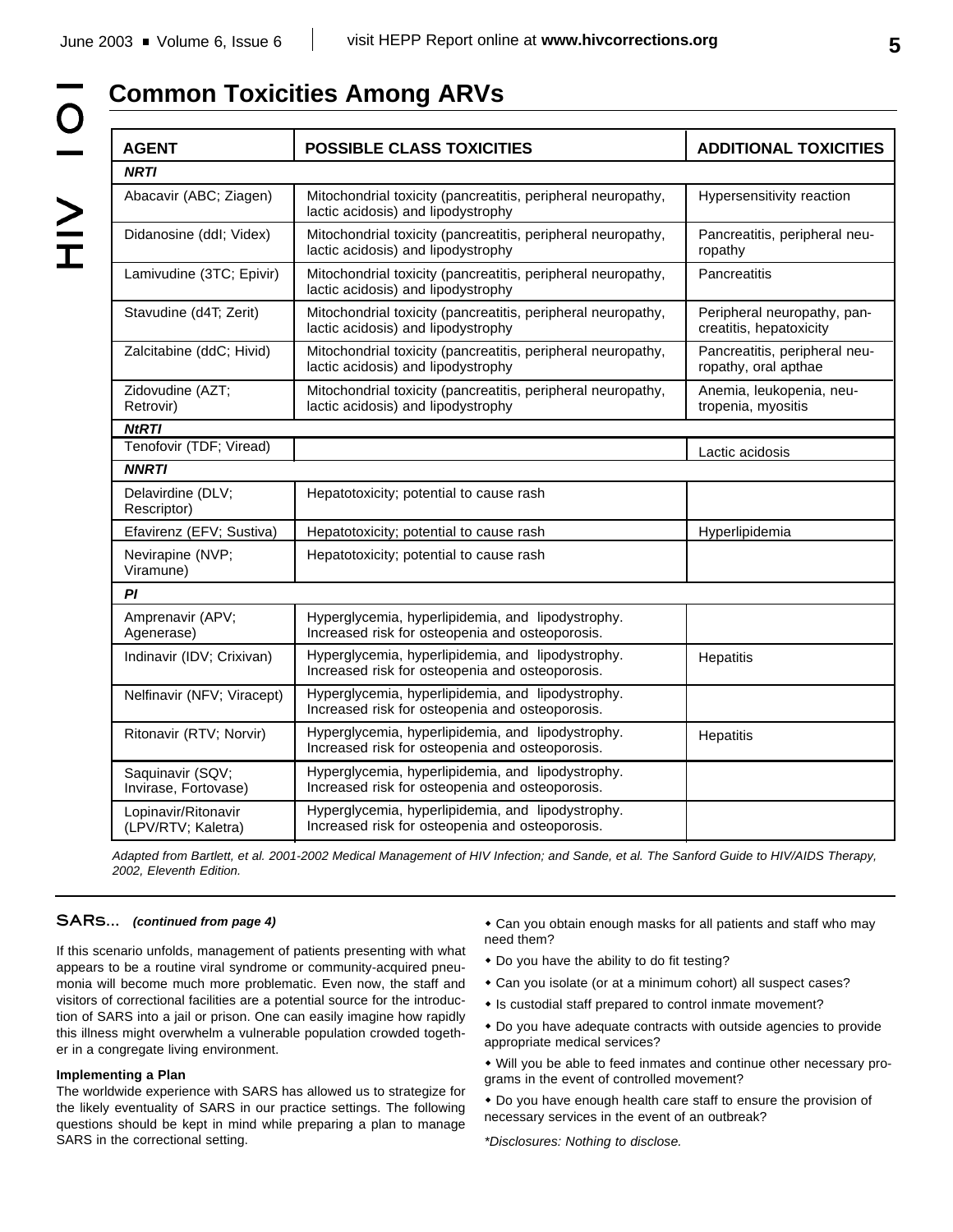# **Ask the Expert**

# **Case Study: 38-year-old Woman With Persistent Flu-like Symptoms**

*Case presentation and discussion by Stephen Tabet, MD, MPH, Assistant Professor of Medicine, University of Washington, and Director, Northwest Correctional Medicine Education Program. A collaboration with the Northwest AIDS Education and Training Center, with Stephen Tabet, MD, and Kate Willner, trainer.*

*CASE: A 38-year-old woman presents to the prison infirmary with flu-like complaints consisting of myalgias, abdominal pain, and nausea. Her medical history is significant for Class A2 HIV disease. She has had no HIV-related illnesses except for chronic, mild diarrhea. Her CD4 T-cell count is 512 (32%), and HIV RNA by bDNA is less than 50. Her antiretroviral regimen consists of stavudine (d4T), lamivudine (3TC), and indinavir/ritonavir (IDV/RTV). Her only other illness is asymptomatic chronic hepatitis C virus (HCV) infection. She first reported to the infirmary one week ago, complaining of one week of flu-like illness. Total time since onset is two weeks. On examination today, the patient appears moderately ill. Her blood pressure is 112/64, pulse 105, respirations 22, and temperature 37.1 C. Her right upper abdomen is tender to palpation. Because there has been no improvement in her symptoms, her medical care provider decides that further investigation is warranted.*

*If this were your patient, what would you be concerned about right now, and how would you proceed to make the diagnosis?*

**DISCUSSION:** It was fortunate for this woman that the alert infirmary provider did not send her back to her room to wait a little longer for the "flu" to resolve. The provider in this case promptly checked a battery of laboratory tests. The patient's urinary analysis was leukocyte esterase trace-positive and positive for ketones. Serum AST (92 units), ALT (118 units), total bilirubin 1.7 (units), and amylase normal. BUN/creatinine were 27/1.6 units, and electrolytes were Na 139 units, Cl 104, K 4.3, and HCO3 12.; The anion gap (AG) was computed as follows:

 $AG = (Na + K) - (Cl + HCO3)$  or  $AG = Na - (Cl + HCO3)$ AG normal value < +/- 12mEq/L

or < 16 mEq/L if potassium concentration is used to calculate value

The result is 23. The correct diagnosis for this woman's illness is gap acidemia.

The medical provider held the patient's medications and sent her to the hospital for further evaluation and treatment.

In the hospital, the medical team obtained a serum venous lactic acid level, following the ACTG Guidelines Protocol (http://aactg.s-3.com/members/psmet.htm). The reading was 6.1 mmol/L (normal is 0.5 to 2.5 mmol/L at this institution). An ultrasound of her abdomen revealed hepatomegaly with fatty infiltration. A diagnosis of severe nucleoside reverse transcriptase inhibitor (NRTI)-induced lactic acidemia with hepatic steatosis was confirmed and the patient's antiretroviral medications were discontinued.

# *What is the most likely cause of anion gap acidosis in this patient?*

An acidosis can be caused by several things. Medication-induced renal tubular acidosis and chronic diarrhea can cause an acidosis, but not a gap acidosis, as seen here. Sepsis can cause lactic with an anion gap, but this patient did not appear to have sepsis clinically. This patient's gap acidosis was caused by medication-induced lactic academia.

#### **Lactic academia and mitochondrial toxicity in HIV infection**

The mitochondria are the body's battery packs, producing and storing adenosine triphosphate (ATP) through a (non-lactate-producing) process of cellular respiration and breaking it down when energy is required. The number of mitochondria in cells of any particular tissue varies, depending on tissue energy requirements. Cells of relatively quiescent tissue may contain only a few mitochondria; the cells of tissues with higher energy requirements - such as muscle, liver, and nerves - may contain thousands of mitochondria. Mitochondria have their own DNA strands (mtDNA) that are replicated by the enzyme polymerase gamma (pol gamma). Pol gamma is very similar to the HIV polymerase reverse transcriptase.

NRTIs that inhibit HIV reverse transcriptase may also interfere with polymerase gamma, apparently causing mutations in the replicating mitochondria. Mitochondria do not have a mechanism for correcting

replication mutations caused by the NRTIs. As the number of nonfunctioning mitochondria increases, the cell loses some of its ability to produce energy from the non-lactate-producing respiration process. A "back-up" (lactate-producing) anaerobic energy production system is activated. Lactate, which is a by-product of anaerobic respiration, is released from the cell into surrounding tissues and the bloodstream, where in healthy persons, it is cleared mainly by the liver. The anaerobic process is not intended by nature to be the cell's primary energy source; rather, it is for times when extra energy is required - during exercise, for example. A person with compromised mitochondria seems to be using this reserve system for daily energy and may not be not clearing lactic acid sufficiently. Thus, NRTIs can precipitate abnormalities, dysfunction, then toxicity, especially in someone with liver damage.

Mitochondrial dysfunction leads to varied pathology and is not easy to predict. HIV disease alone can cause a variety of abnormalities. This is a list of selected *in vivo* manifestations of NRTI-associated mitochondrial toxicity:

- w Neuromuscular Myopathy: zidovudine (AZT); Polyneurophathy: zalcitabine (ddC), didanosine (ddI), stavudine (d4T)
- w Hepatic/GI Steatosis, lactic acidosis: zidovudine (AZT) didanosine (ddI), stavudine (d4T), zalcitabine (ddC); Pancreatitis: didanosine (ddI), stavudine (d4T)
- w Hematologic Pancytopenias: zidovudine (AZT)
- Nephrologic Proximal renal tubular dysfunction: adefovir (Hepsera)
- Metabolic Lipodystrophy (new theory): stavudine (d4T)

#### *Why are so many different tissues affected?*

Some thoughts are that 1) each tissue may have different NRTI kinetics (tissue levels of drugs may differ); 2) each tissue may have different activation enzymes (levels of active drug may differ); 3) each tissue may have different underlying proportion of mutant mtDNA; 4) it is known that NRTIs vary in their ability to inhibit mtDNA polymerase; 5) the role of mitochondria may be more or less important in certain tissues.

The Food and Drug Administration (FDA) reported 106 cases of lactic acidemia through June 1998. There were 46 cases associated with the use of a single NRTI (mainly AZT) and 61 cases associated with a combination of NRTIs including d4T, ddI, or AZT. In 69% of these cases, hepatic steatosis was present. There were 20 fatalities (85% female; 65% females obese). The French reported 11 cases in 867 (0.84%) patients over 18 months: d4T/ddI (n=7); d4T/3TC (n=2); d4T (n=2). Hepatic steatosis was present in four of five biopsies. There was one fatality. Four of the patients had HCV co-infection. They report treating lactic acidemia with riboflavin and carnitine.

# **Treating Mitochondrial Toxicities**

Effective treatments still need to be evaluated. Current theories of *(Continued on page 7)*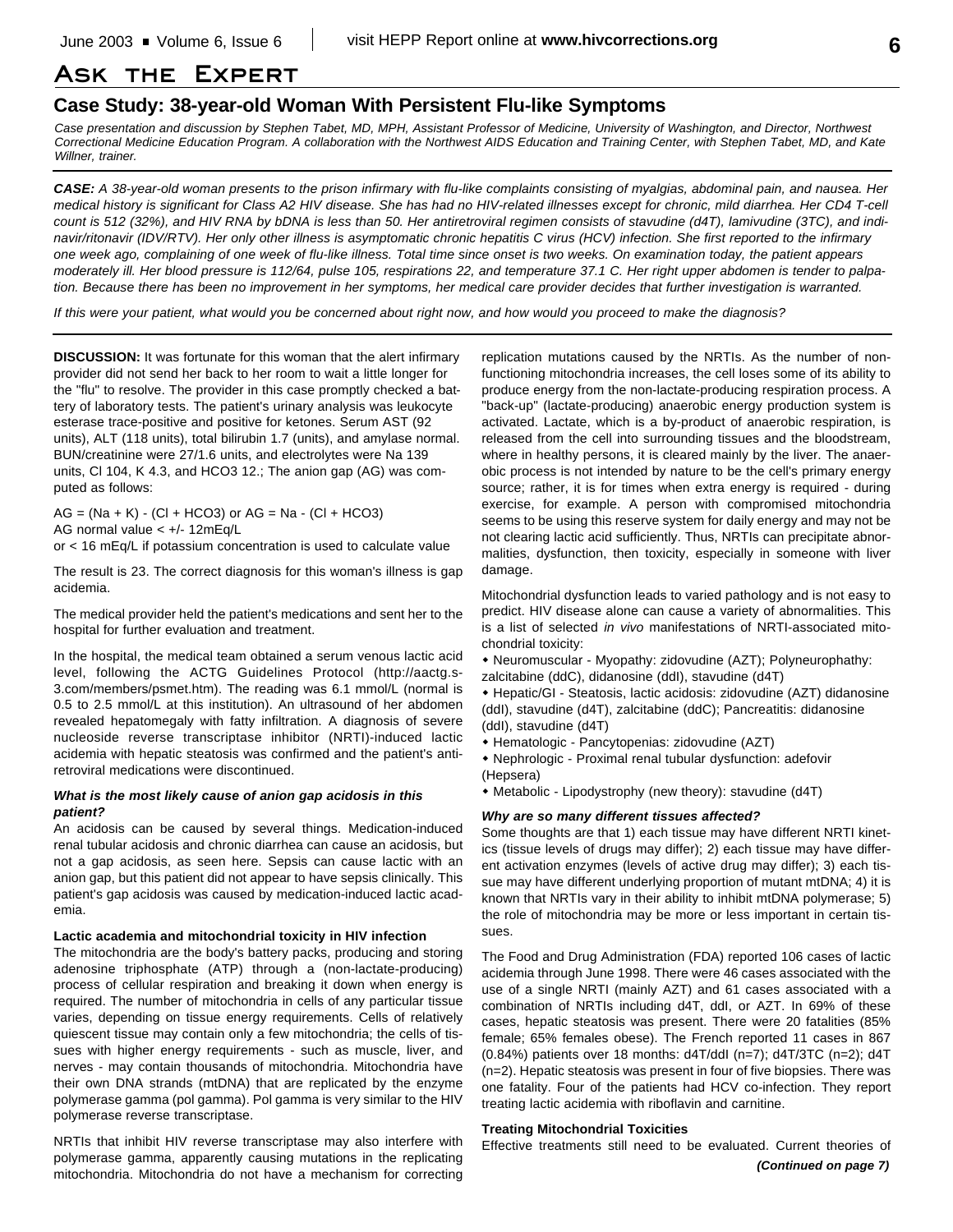# **Ask the Expert...** *(continued from page 6)*

treatment focus on assisting the respiratory chain function with 1) Coenzyme Q - electron transfer with complex\* III (portions of the ATP electron transport chain in the mitochondria), 2) riboflavin - a cofactor for electron transport complexes I and II, or 3) L-carnitine, a shuttle mechanism for fatty acid transport across the mitochondria. These have shown varying efficacy in uncontrolled trials to date. Challenges in studying mitochondrial toxicity (MT) include the lack of cell line or animal model to reliably predict MT. *In vitro* models may provide important information but experience with fialuridine (FIAU) and recently with lodenosine (FddA) shows that clinical experience is the most reliable indictor.

#### **Hepatic Steatosis**

Hepatic steatosis is a frequent finding at biopsy, most often attributed to alcohol, obesity, diabetes, or drugs. If fatty acid oxidation in hepatic mitochondria is impaired, triglycerides may accumulate as small lipid vesicles in hepatocytes. Acute microvesicular steatosis can be very serious, leading to liver failure and death.

#### **Resuming antiretroviral therapy**

This patient improved after two days in the medicine intensive care unit, and an additional four days in the acute care ward. She returned to the facility and was seen in the infirmary for follow up. At one month, her labs were rechecked and results showed Na 137, Cl 106, and CO2 21. At two months, post-discharge her electrolytes were normal, and she was no longer acidemic. However, the patient's HIV RNA increased to 16,000 units (it had been undetectable) and her CD4 count was 392 units (down from 512 units). The patient was hesitant to restart antiretroviral therapy, and since her viral load and CD4 are at acceptable levels for now, the bottom line for this patient is "wait and see." When she does require therapy, NRTIs previously used in her treatment regimen will not be used and an NRT-sparing regimen will be considered.

## **Summary**

If lactic acidemia is not specifically looked for, it may not be diagnosed in time. The disease varies in presentation, and its common symptoms - nausea, vomiting, fatigue, myopathy, abdominal pain, and recent weight loss - are also symptomatic of HIV disease itself. There are currently limited diagnostic tests for toxicity and a serum specimen to measure for lactic acid must be drawn carefully according to protocol.

# *Reference*

AACTG Metabolic Guidelines for Hyperlactatemia and Lactic Acidosis, http://aactg.s-3.com/metabolic/lactic.pdf *For a list of references please email Kate Willner at kwillner@u.washington.edu*

# **Long-Term Toxicities...** *(continued from page 2)*

hypersensitivity to nevirapine (NVP). One under-recognized toxicity is non-alcoholic steatohepatitis (NASH). NASH may be seen in HIV-uninfected patients and is usually associated with obesity, diabetes, or certain medications, and can progress to cirrhosis if untreated. In HIVinfected patients, NASH has been reported to occur in those with prolonged hypertriglyceridemia and insulin resistance, usually secondary to HAART. These patients present with sustained, mild-to-moderate elevations in serum transaminases (AST or ALT) with no serologic or virologic evidence of chronic HBV or HCV infection. Hepatic ultrasound or CT scan will show a pattern consistent with fatty liver. Liver biopsy will show steatosis with or without fibrosis or cirrhosis. Treatment involves therapy for the hypertriglyceridemia or insulin resistance, abstinence from any alcohol intake, use of antioxidants such as vitamins C and E, and in some cases alteration of the current ARV therapy to remove the agents contributing to hypertriglyceridemia or insulin resistance. 16

# **Conclusion**

The ART era has been a miraculous time for many patients with HIV infection and for those providing care. For patients with access to ARV therapy, HIV/AIDS has the potential to become a manageable, chronic disease. However, there are many prices to pay for this, including a lifetime need for complex medical regimens associated with acute toxicities. In the last few years, we have learned that there are chronic complications of both ARV therapy and prolonged survival with HIV infection. Some of these complications can be immediately life-threatening, whereas others have implications for patients' future morbidity and mortality. In either case, patients and health care providers must recognize that these long-term complications exist. Importantly, health care providers need to understand how to diagnose and manage these complications in order to provide optimal long-term care to their patients with HIV infection.

# **Suggested reading:**

M Schambelan, et al. Management of Metabolic Complications Associated With Antiretroviral Therapy for HIV-1 Infection: Recommendations of an International AIDS Society-USA Panel. JAIDS 2002, 31: 257-75.

*\*DISCLOSURES: Abbott (honoraria, consultant); Roche, Merck, GlaxoSmithKline, BMS (honoraria, research funding)*

#### *REFERENCES:*

*1. Max B, Sherer R. Management of the adverse effects of antiretroviral therapy and medication adherence. Clin Infect Dis 2000; 30 (Suppl 2): S96-116.*

*2. Shikuma CM, Shiramizu B. Mitochondrial toxicity associated with nucleoside reverse transcriptase inhibitor therapy. Current Inf Dis Reports 2001; 3: 553-560.*

*3. Dassopoulos T, Ehrenpreis ED. Acute pancreatitis in HIV-infected patients: A review. Am J Med 1999; 107: 78-84.*

*4. Simpson DM, Tagliati M. Nucleoside analogue-associated peripheral neuropathy in HIV infection. J Acquir Immune Defic Syndr 1995; 9: 153- 161.*

*5. Gerard Y, Maulin L, Yazdanpanah Y, et al. Symptomatic lactatemia: an emerging complication of antiretroviral therapy. AIDS 2000; 14: 2723- 2730.*

*6. Grunfeld C, Kotler DP, Hamadeh, et al. Hypertriglyceridemia in the acquired immunodeficiency syndrome. Am J Med 1989; 86: 27-31. 7. Stein JH. Dyslipidemia in the era of HIV protease inhibitors. Prog Cardiovasc Dise 2003 Jan-Feb. 293-304.*

*8. Dube MP, Sprecher D, Henry WK. Preliminary guidelines for the evaluation and management of dyslipidemia in adults infected with human immunodeficiency virus and receiving antiretroviral therapy:*

*Recommendation of the Adult AIDS Clinical Trials Group Cardiovascular Disease Focus. Clin Infect Dis 2000; 31: 1216-1224.*

*9. FDA. FDA Medical Bulletin 1997; 27(2).*

*10. Hadigan C, Meigs JB, Corcoran C, et al. Metabolic abnormalities and cardiovascular disease risk factors in adults with HIV infection and lipodystrophy. Clin Infect Dis 2001; 32: 130-139.*

*11. Mondy K, Yarasheski K, Powderly WG, et al. Longitudinal evolution of bone mineral density and bone markers in HIV-infected individuals. Clin Infect Dis 2003; 36: 482-490.*

*12. Lichtenstein K, Armon C, Moorman A, et al. Clinical assessment of HIV-associated lipodystrophy in an ambulatory population. AIDS 2001; 15: 1389-98.*

*13. Mallon PW, Miller J, Cooper DA, Carr A. Prospective evaluation of the effects of antiretroviral therapy on body composition in HIV-1-infected men starting therapy. AIDS. 2003 May 2;17(7):971-9.*

*14. Saag MS, Powderly WG, Schambelan M, et al. Switching antiretroviral drugs for treatment of metabolic complications in HIV-1 infection: summary of selected trials. Topics HIV Med 2002; 10:47-51*

*15. Kotler D, Thompson M, Grunfeld C, et al. Growth hormone effectively reduces visceral adipose tissue accumulation and non-HDL cholesterol. XIV International AIDS Conference 2002, Barcelona; LbOR18.*

*16. Tien PC, Grunfeld C. The fatty liver in AIDS. Semin Gastrointest Dis 2002; 13(1): 47-54.*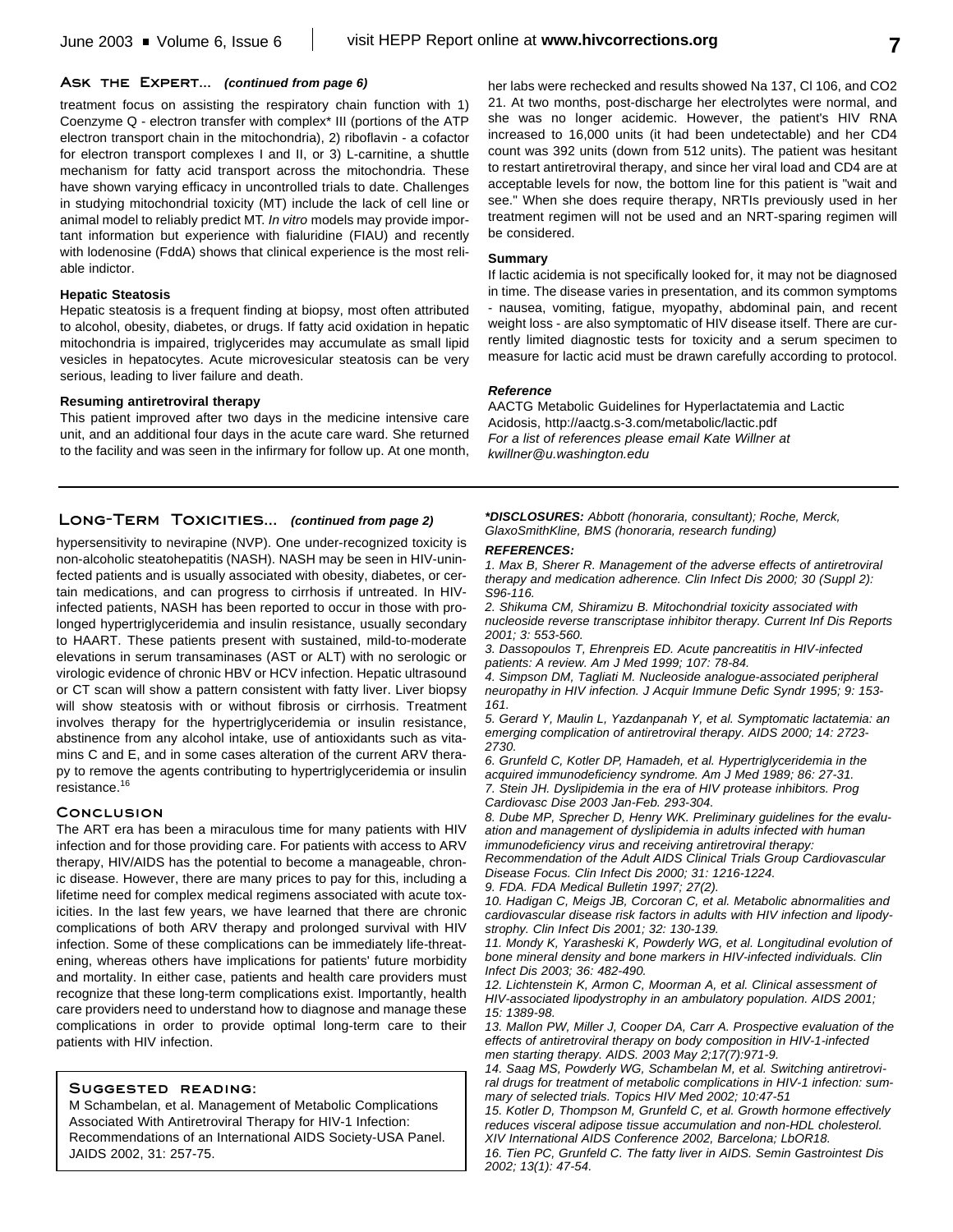# **Save the** DATES

# **Legal Issues in Correctional Health Care**

Sponsored by NCCHC and the American Bar Association Criminal Justice Section *June 27-28, 2003 Chicago, Illinois* Call: 773-880-1460 Visit: www.ncchc.org/ edu\_legal2003/legal\_conf.pdf

> **American Correctional Association Summer Conference**

*August 9-13, 2003 Nashville, Tennessee* Call: 800-222-5646, ext. 1922 Visit: www.aca.org/conventions/ conventions\_2003\_summer.htm

## **3rd Annual Intensive Review in Correctional Medicine**

Sponsored by the Correctional Medicine Institute (CMI), the Society for Correctional Physicians (SCP), and Johns Hopkins University *September 4-6, 2003 Baltimore, Maryland Baltimore Marriott Waterfront Hotel* Call: 314-607-1565 Email: admin@cm-institute.org Visit: www.cm-institute.org

# **43rd Interscience Conference on Antimicrobial Agents and Chemotherapy (ICAAC)**

*September 14-17, 2003 Chicago, Illinois* Call: 202-737-3600 Email: icaac@asmusa.org Visit: www.icaac.org/ICAAC.asp

# **The United States Conference on AIDS**

Sponsored by the National Minority AIDS Council *September 18-21, 2003 New Orleans, Louisiana* Call: 202-483-6622 Visit: www.nmac.org

# **HIV Minifellowship for Correctional Health Care Providers**

Sponsored by the University of Texas Medical Branch and HEPP Report, Brown University *September 22-24, 2003 Providence, Rhode Island* Call: 409-747-8769 Email: pwelsh@utmb.edu

# **Inside News**

# **Save the Date: "Texas" Minifellowship**

The annual HIV Minifellowship for Correctional Health Care Providers will be held in Providence, Rhode Island, on September 22, 23, and 24, 2003. Sponsored by the University of Texas Medical Branch and HEPP Report, the conference will feature discussions by leading correctional care providers and infectious disease specialists. Topics will include HIV epidemiology, opportunistic infections, HIV/HCV co-infection, mental health issues, guidelines for initiating and modifying ARV, and ethical issues. Call 409-747- 8769 or email pwelsh@utmb.edu to register.

# **Number of Syphilis Cases in NJ Triples**

The number of New Jersey men diagnosed with syphilis has more than tripled in the last three years, and the rise in numbers could be due to increased risky behavior, ultimately leading to more HIV infections, according to the Bergen Record. The number of syphilis cases decreased throughout the 1990s but has spiked since 2000. New Jersey Health Department officials report that 121 men (mostly men who have sex with men) and 48 women were diagnosed with syphilis in 2002. *Bergen Record, 5/4/03*

# **Many Minorities With HIV Not Taking HAART**

An analysis of 200 HIV-infected patients who died at a Texas hospital in between 1995 and 2000 found that more than half of them were not taking HAART. Despite the availability of HAART, only 48% of patients who died in 1999-2000 were taking HAART at the time of death, according to the authors. The main reasons the patients were not taking the drugs were an inability to adhere to the regimen, an HIV diagnosis less than six months prior to death, or an inability to tolerate the drugs due to underlying liver disease. The study also found that many of the HIV-infected individuals who were not receiving HAART were minorities. *Journal of Clinical Infectious Diseases, 2003;36(8):1030-1038*

# **Study: How Often Should Liver Biopsy Be Performed?**

A study in the Journal of Hepatology found that an interval of at least four to five years is needed between liver biopsies to detect significant changes in patients with mild liver disease. One hundred and eighty patients with histologically proven chronic hepatitis C were studied. The

authors concluded that fibrosis progression is very slow in patients with mild chronic hepatitis C, but that it appears to be accelerated in the later stages of disease. Increasing age and daily alcohol consumption are the main factors associated with significant fibrosis. *Journal of Hepatology, 2003;38(3):307-314*

# **Study: Methadone and Pegasys Interactions and Safety**

Researchers from Johns Hopkins University presented results at the Digestive Disease Week (DDW) 2003 conference of a four-week study evaluating interactions between methadone and Pegasys. Methadone exposure increased by 10%-15% during the first four weeks of taking both medications together, but the study found that methadone did not have an impact on the pharmacokinetics or pharmacodynamics of Pegagys. The authors concluded that dose modifications of Pegasys are not required and the combination of the drugs is safe and well tolerated. *NATAP (www.natap.org), 5/20/03*

# **Man Has HIV Superinfection**

A man has been infected with two different strains of HIV, researchers report in the May 2, 2003 edition of AIDS. Although the immunological response to HIV-1 infection is believed to impede "superinfection" with a second virus, study authors report that this is not always the case. About four months after infection with drug-resistant clade B virus, the patient was infected by a second drug-sensitive wild-type virus from the same subtype. His viral load then jumped from 34,000 copies/mL to almost 200,000 copies/mL. *AIDS 2003; 17:F11-F16 and Reuters, 5/19/03*

# **Study: Evaluation of 24-Hour Viral Response to HCV Combination Therapy**

At the DDW 2003 conference in Florida, researchers from the University of Vienna presented results of a prospective evaluation of 24 hour viral response in predicting outcome of treatment with Pegasys and ribavirin. While the 12 or 24 week response is more accurate at predicting ETR and SVR, the authors concluded that the 24 hour viral response rate is a sensitive predictor of the response to therapy, and may be useful in certain situations.

*NATAP (www.natap.org), 5/21/03*

# **Resources**

# **New OHRP Guidance on the Involvement of Prisoners in Research**

*http://ohrp.osophs.dhhs.gov/humansubjects/guidance/prisoner.htm*

The Office for Human Research Protections (OHRP) on May 23,2003 posted a new guidance document on the OHRP website: "OHRP Guidance on the Involvement of Prisoners in Research." The new document replaces the prisoner research guidance document titled "OPRR Guidance on Approving Research Involving Prisoners" from May 19, 2000.

# **SARS Resources**

**\* Centers for Disease Control and Prevention:** *www.cdc.gov/ncidod/sars/*

- w **World Health Organization:**
- *www.who.int/csr/sars/en/*

 $\cdot$  New England Journal of Medicine: (SARS content is posted free for all visitors) *http://content.nejm.org/early\_release/sars.dtl*

**\* CDC Public Health Training Network Satellite Broadcast & Webcast:** Includes archived webcast and presenters' slides. *www.phppo.cdc.gov/PHTN/webcast/sarsII/*